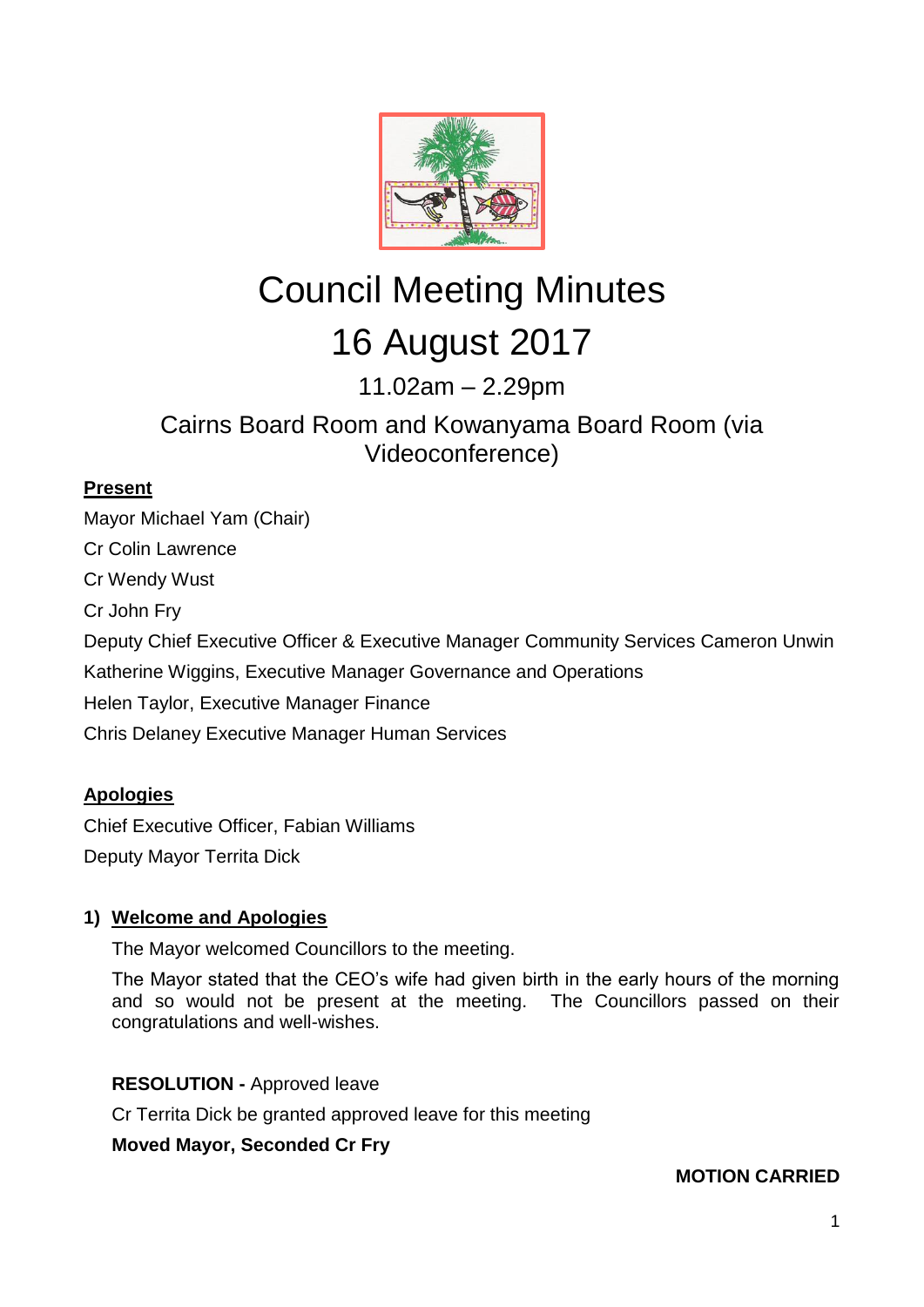## **2) Updates to Councillor Register of Interest or Related Parties**

No updates were provided.

## **3) Minutes from Previous Council Meeting**

The Deputy Chief Executive Officer & Executive Manager Community Services Cameron Unwin presented the July Council meeting minutes, noting key actions.

## **RESOLUTION**

## **Minutes for July Council Meeting**

That the minutes of the July 2017 Council meeting be adopted as true and accurate.

## **Moved Cr Wust, Seconded Cr Lawrence**

## **MOTION CARRIED**

## **4) Departmental Updates**

#### a) Office of the CEO

Katherine Wiggins, Executive Manager Governance and Operations, provided an update on behalf of the CEO.

#### Internal Audit - Fraud

Our Internal Auditors have now completed interviewing staff for the Fraud review. They are now seeking to interview two Councillors for their thoughts on the current fraud processes at Council. Two nominations are requested. Cr Fry and Cr Wust advised that they were keen to take part.

#### Topsy Creek

Council meet with the PBC and legal teams on 2 August to progress the Topsy Creek Project.

The PBC will be holding another meeting on the 22 August with their members to discuss the project in more detail and gain agreement from the Traditional Owners to proceed with the negotiations. The intention of this meeting is not to further the detailed negotiations between Council and the PBC – that will take place once the PBC membership endorse the project.

#### Health Lease

A productive meeting was held with Thomas Hudson, Chair, Apunipima Friday 11 August. It was agreed at that meeting that Council would proceed with the Health lease and Council will make contact with our lawyers to progress.

It is proposed that in addition to the lease, a Memorandum of Understanding is drawn up between Apunipima and Council, to gain agreement for the future investment in council services (such as vehicle hire), so that the capital works and ongoing operations have long term benefit to community.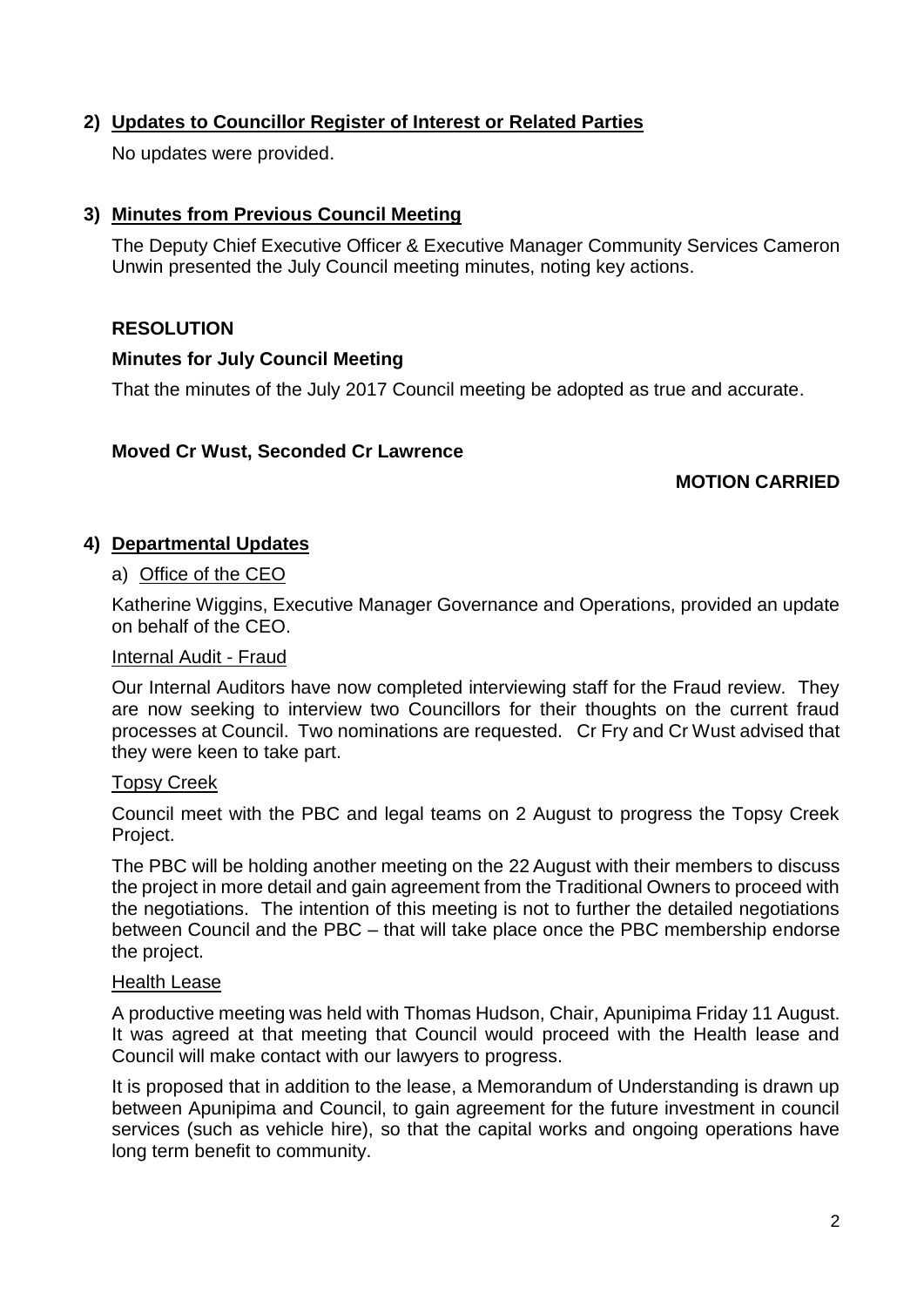## **Action Item**

## **Executive Manager Governance and Operations to progress Apunipima lease.**

## River House Charges

At the meeting with Thomas Hudson on Friday 11 August, Mr Hudson also raised that the new charges (as stipulated in the 2017/2018 Council fees and charges) had not been charged to him before and that he requested for them to be waived or amended. This is being discussed at the Council meeting today in Closed Business.

#### General Service Levy being replaced with Tenancy Agreements

In order to comply with QAO recommendations the General Service Levy (GSL) is no longer collected by Council. Instead it has been replaced by tenancy agreements for staff in council accommodation, and utility charges for people in Katter leases. (Other Social Housing tenants who pay rent to the Department of Housing and public works are exempt from the charge).

The Executive are currently on working through the implications to staff and Katter lease holders. Further details as below:

#### **Staff Housing**

- The charge for a staff two bed unit is \$120pw as this is more than the previous GSL charge (\$80pw), it is proposed that Council will need to cover the difference in cost for the duration of the terms stated in the impacted staff member's contracts, (i.e., single staff member in two bed properties) so they are not financially disadvantaged. As and when new contracts are negotiated, the subsidy will be removed.
- Staff tenancy agreements will need to be developed. Tenancy agreements will provide more rights to the staff (in regard to the Repair & Maintenance of the accommodation), but will also provide more responsibilities for the staff (in terms of reporting maintenance issues, paying rent and cleanliness on departure.)
- The Tenancy agreements will be linked to employment at Council so when a staff member departs Council they will not maintain any rights over the property

#### **Katter Lease holders**

The weekly charge is approximately \$51.19 per week, calculation as below:

| (Divided by 52 weeks = $$51.19$ )            |  |            |
|----------------------------------------------|--|------------|
| Total per year                               |  | \$2,662    |
| Sewerage Annual Service Charge – Residential |  | \$1,197.90 |
| Water Annual Service Charge - Residential    |  | \$1,197.90 |
| <b>Garbage Collection - Residential</b>      |  | \$1,364.80 |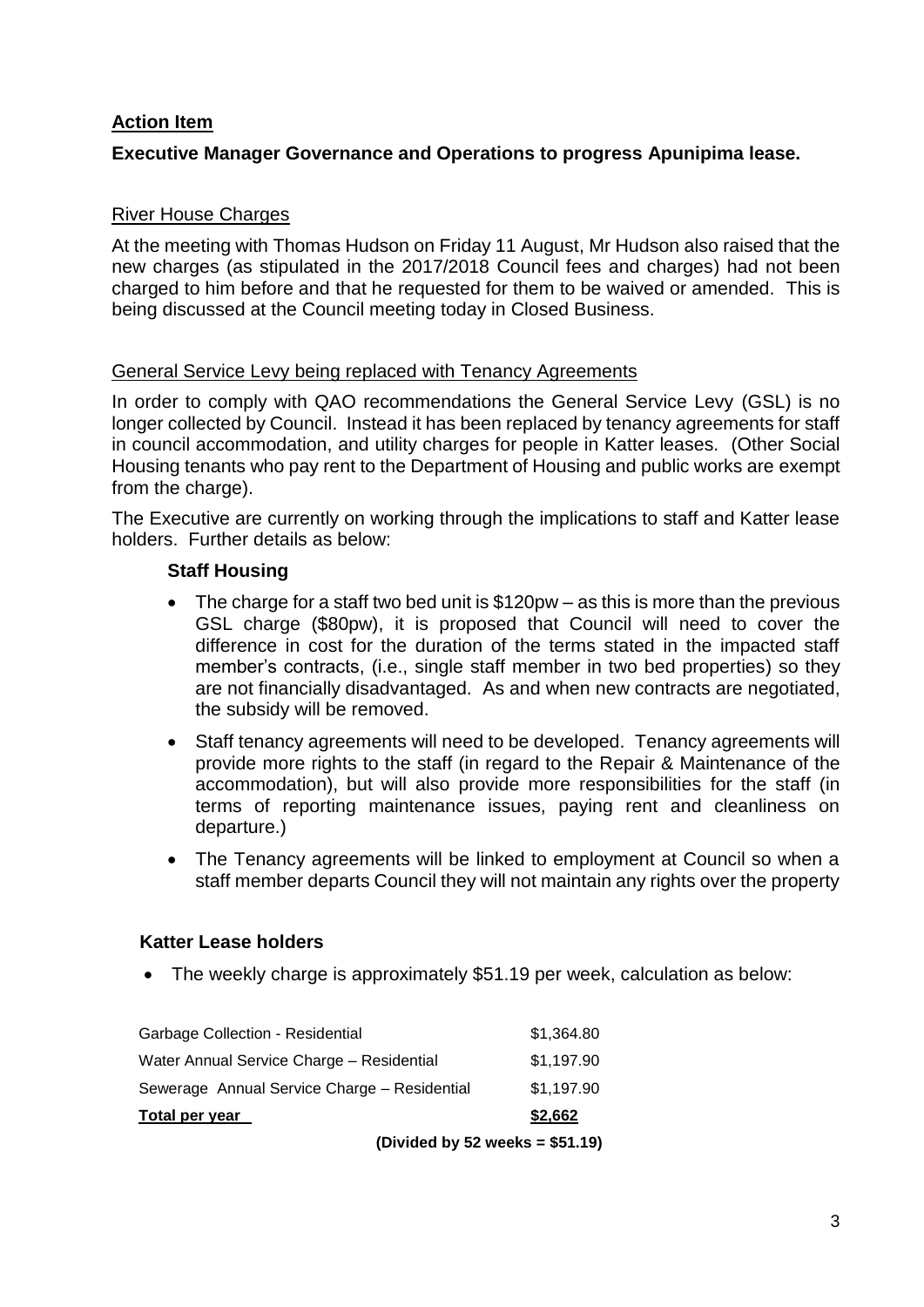- The primary lease holder will be responsible for paying this charge  $-1$  per household.
- Previously all tenants paid the GSL
- We are aware that the official lease holder may not be the same as the current tenant. We will therefore need to undertake some work to clarify who should be charged.
- Deputy Chief Executive Officer & Executive Manager Community Services Cameron Unwin will be working with his housing staff to communicate the changes to Katter Lease holders.
- Correspondence will then be sent to the tenant advising of the new charge.

The Executive Team is aiming to make these charges by 1 September 2017.

#### **Local Government Association Queensland (LGAQ) Annual Conference**

LGAQ are holding their annual conference on Monday 16 – Wednesday 18 October, 2017.

All Councillors and Mayor confirmed that they were keen to attend.

#### **Action Item**

**Executive Assistant to progress LGAQ conference registration, travel and accommodation.**

## **CEO Performance Report**

Greg Newman, LGAQ, conducted the CEO performance review the week of 7 August 2017. As a result of that review the CEO has successfully completed the probation. The full report was due to be discussed today but will be postponed until the September 2017 Council meeting.

#### **Action Item**

#### **CEO to forward the CEO performance report to Councillors and Mayor**

#### **Action Item Progress**

There have been 17 Action Items from Council meetings (since we started to capture the Action Items). 4 Actions Items have been completed and 13 are still in progress.

#### Action Item Update – 4, Mitchell Creek

The Mayor recommended the review the local government boundaries as the area may be in Carpentaria Shire Council area.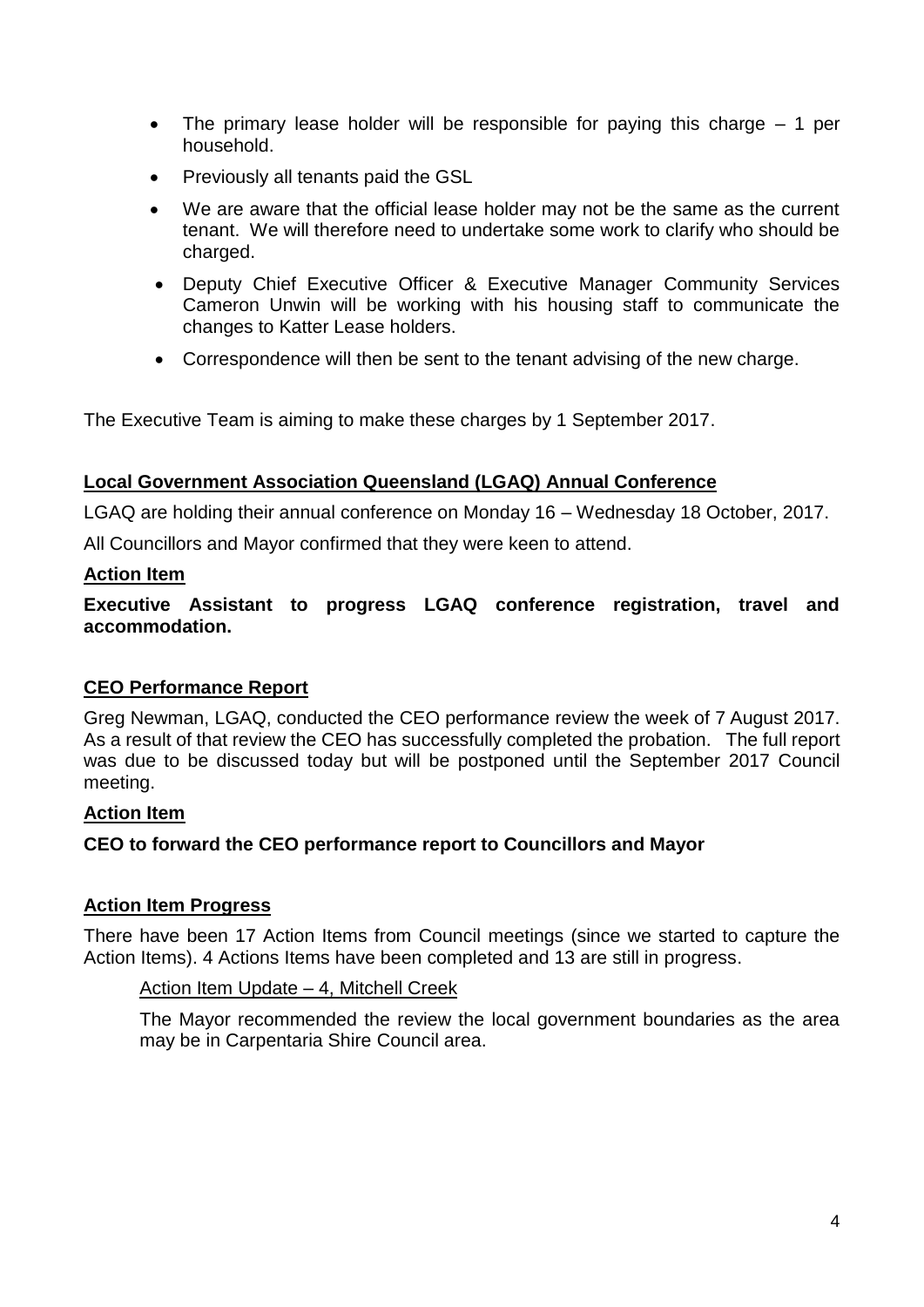## **b)** Information Report – Executive Manager Finance

Helen Taylor, Executive Manager Finance presented the end of year finance report. The key points from the report are as follows:

- The 16/17 year to date budgeted (expected) income was \$27,244,026
- The 16/17 year to date actual income is \$23,536,832
- The 16/17 year to date budgeted (expected) expenditure was \$27,143,518
- The 16/17 year to date actual expenditure is \$15,143,518

Council's interim net result variance to budget is \$6,914,890 due to the capitalization of \$4.8m of asset related expenses, however Council is yet to process the year end entries for the recent comprehensive asset revaluation and depreciation expense.

Council fell short on its projected revenue due to the delay of NDRRA 16.16 works, Stage 2 Topsy Creek and Stage 2 National Partnership Agreement on Remote Indigenous Housing (NPARIH).

## **Action Item**

**Executive Manager Finance to work with Executive Manager Governance and Operations to develop and Agenda Report for the September Council meeting for the leasing of the Bakery.**

The Mayor congratulated the continued achievements of the Finance department and thanked staff for all their work.

## c) Information Report – Executive Manager Human Resources

Katherine Wiggins, Executive Manager Governance and Operations presented the report on behalf of the Executive Manager Human Resources. They key points from the report are as follows:

- o Current Staff numbers: 135
- o Current advertised Vacancies:
	- Aged Care Services
	- **Women's and Children's Services Coordinator**
	- **Land and Sea Manager**
	- **Executive Assistant**
- o Current Workers Compensation Claims: 1
- o HR Policies for Approval:
	- **Staff Leave (being presented later today)**
	- Staff Housing (being presented later today)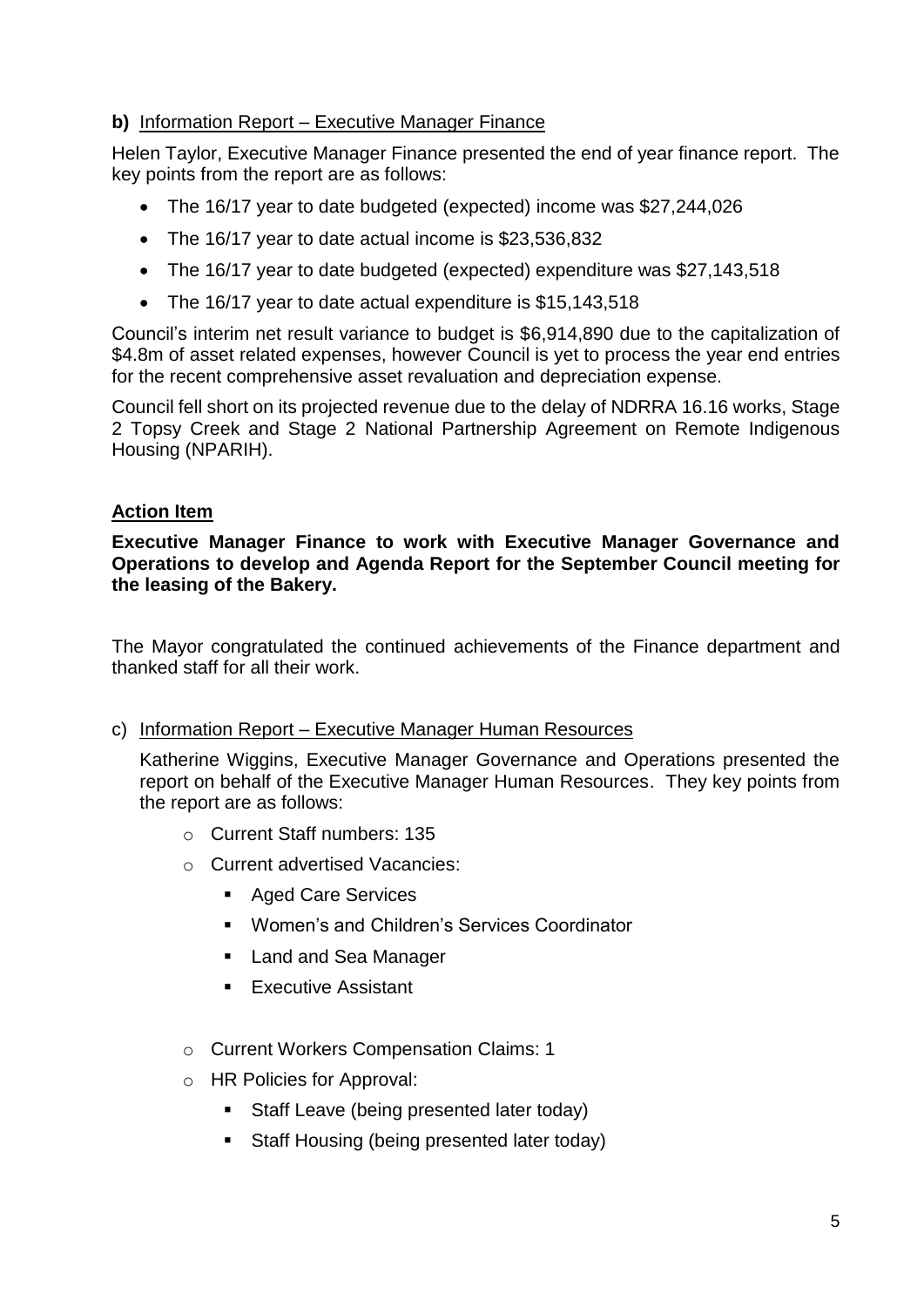## **5) Agenda Reports**

## **a) Asset Management Plans**

Ms Wiggins, Executive Manager Governance and Operations presented the Asset Management Plan report. Ms Wiggins stated Asset Management Plans (AMP) review the assets and infrastructure that need replacing or upgrading and identify how much it will cost and when the expenditure will be needed. This ensures that essential infrastructure and assets, such as water and sewerage, are not missed when Council plans where expenses are needed - without an AMP these expenses can be missed as they are not always seen as much of a priority as other more visible projects that the community requests.

Ms Wiggins further detailed that in their Management Report the Queensland Audit Office (QAO) highlighted that Council did not have a current Asset Management Plan and that the lack of having a plan was impacting Council financial sustainability.

To remedy this risk in June 2017 Council engaged Maurice Evans from Innovative Facility Solutions (IFS) to develop our AMPs. Following a two day visit in Kowanyama and extensive discussions with Managers the following reports have been drafted:

- Buildings & Facilities
- **Essential Services**
- Buildings & Facilities
- Ancillary Assets (a range of individual assets that do not belong to an asset group)
- Transport and Drainage
- Plant and Equipment
- IT Assets

In addition to these in-depth reports an overall Strategic Asset Management Plan has also been drafted.

Each AMP has the following sections:

- What will it cost?
- What will we do?
- What we cannot do?
- Managing the Risks
- Next Steps
- Why is there a funding shortfall?
- What happens if we don't manage the shortfall?
- What can we do?
- What is being done?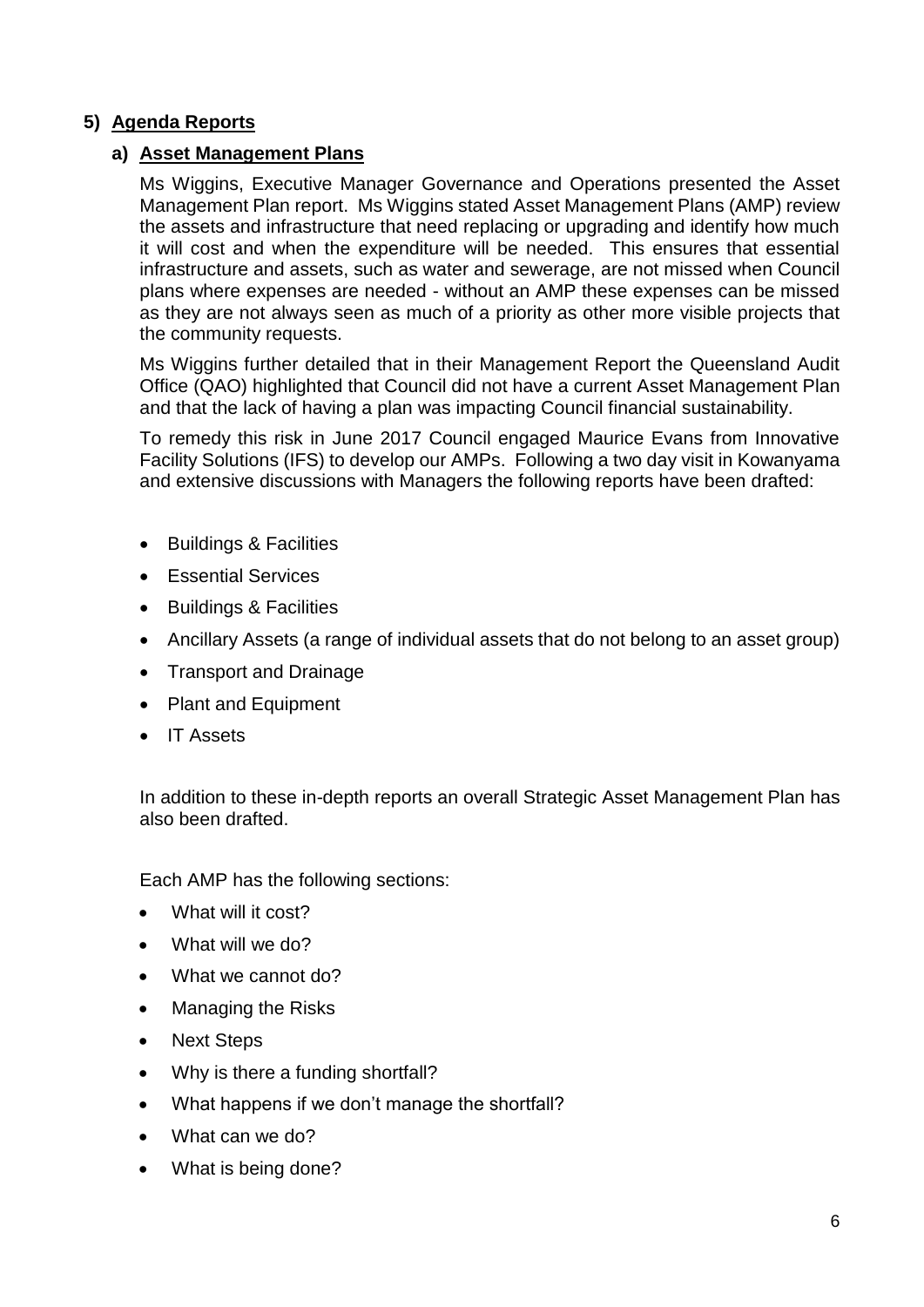Ms Wiggins stated that once the Asset Management Plans (AMPs) and Strategic Asset Management Plan (SAMP) are endorsed they will be used to inform future project proposals and assessment to ensure that Council sufficiently invests in asset replacement and repair. Further, the AMPs will be incorporated in to the Project Prioritisation Assessment tool.

Councillors and Mayor welcomed the plans and reiterated that they would provide a good basis for future asset and infrastructure planning.

#### **Resolution – Asset Management Plans**

That Council endorse the Asset Management Plans and Strategic Asset Management Plan as presented

#### **Moved Cr Wust, Seconded Cr Fry**

#### **MOTION CARRIED**

#### **b) Asset Disposal Policy**

Ms Wiggins, Executive Manager Governance and Operations presented the Asset Disposal Policy.

Ms Wiggins stated that the Queensland Audit Office (QAO) have highlighted that council does not have a current Asset Disposal Policy. Council is required to have a policy so that the process of disposing assets is completed with transparency and fairness.

To remedy this an Asset Disposal Policy has been drafted. The policy states when an asset is able to be disposed of (for example when it is surplus to requirement or it is no longer in working order) and how Expressions of Interest from community to purchase the items should be sought.

The policy also states that the employees involved in disposing the assets should not provide any confidential information to the public about the assets that could impact the assessment of the Expression of Interest process.

#### **Resolution – Asset Disposal Policy**

That Council endorse the Asset Disposal Policy as presented

#### **Moved Cr Wust, Seconded Cr Fry**

#### **MOTION CARRIED**

It was discussed that FNQROC had previously coordinated action in the east cape to remove scrap metal.

#### **Action Item**

**Executive Manager Governance and Operations to work with CEO to investigate options for removing car bodies.**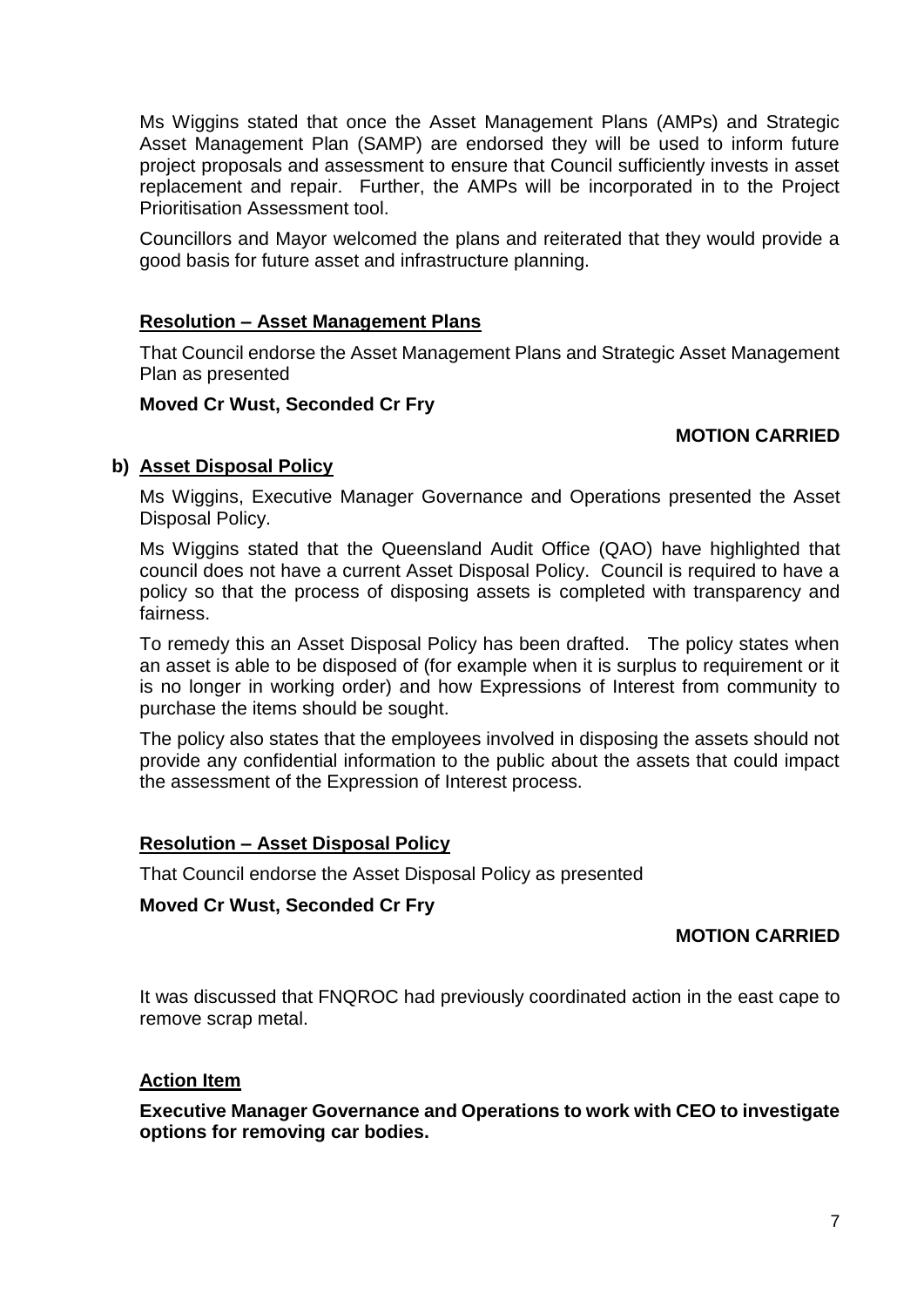## **c) Staff Leave Policy**

Chris Delaney, Executive Manager Human Resources presented the Staff Leave Policy. Ms Delaney stated that there is the ongoing Human resources policy development to support staff and managers, and that one of the key areas is staff leave. Ms Delaney stated that that the staff leave policy would provide relevant information to staff regarding their entitlements and the requirements of the particular industrial instrument.

The Mayor and Councillors agreed that there needs to be firmer and clearer procedures for how to manage staff absences, including the need for consequences and also rewarding good staff behaviours. There was also agreement that the Casual Pool of staff be increased so that there are more options for backfilling.

The Mayor and Councillors also agreed that it was vital for council services to be provided to a high standard and that unauthorized staff absences impacted this – as well as also having a detrimental impact to fellow staff and community members.

Ms Delaney also stated that she is looking at investigating rewarding staff attendance and capacity building, such as rotation opportunities across Council.

## **Resolution – Staff Leave policy**

That Council endorse the Staff Leave Policy as presented

## **Moved Cr Lawrence, Seconded Mayor Yam**

## **MOTION CARRIED**

Ms Delaney noted that a further policy for Maternity / Paternity Leave is also being developed.

## **Action Item**

**Executive Manager Human Resources to coordinate development of Maternity / Paternity Leave policy.**

## **d) Staff Housing Policy**

Chris Delaney, Executive Manager Human Resources presented the Staff housing policy. Ms Delaney stated that the policy outlines conditions and obligations of Kowanyama Aboriginal Shire Council ("KASC") staff residing in KASC staff housing. Key items in the policy include:

- A condition inspection of the proposed accommodation will be undertaken by the Executive Manager Human Resource or delegated person, prior to any accommodation being allocated.
- The principle staff tenant will sign a KASC Tenancy Agreement Form or the equivalent thereof
- The tenant will be provided with a Condition Report and Housing Inventory. Both documents are to be completed, signed by the tenant and returned to the Executive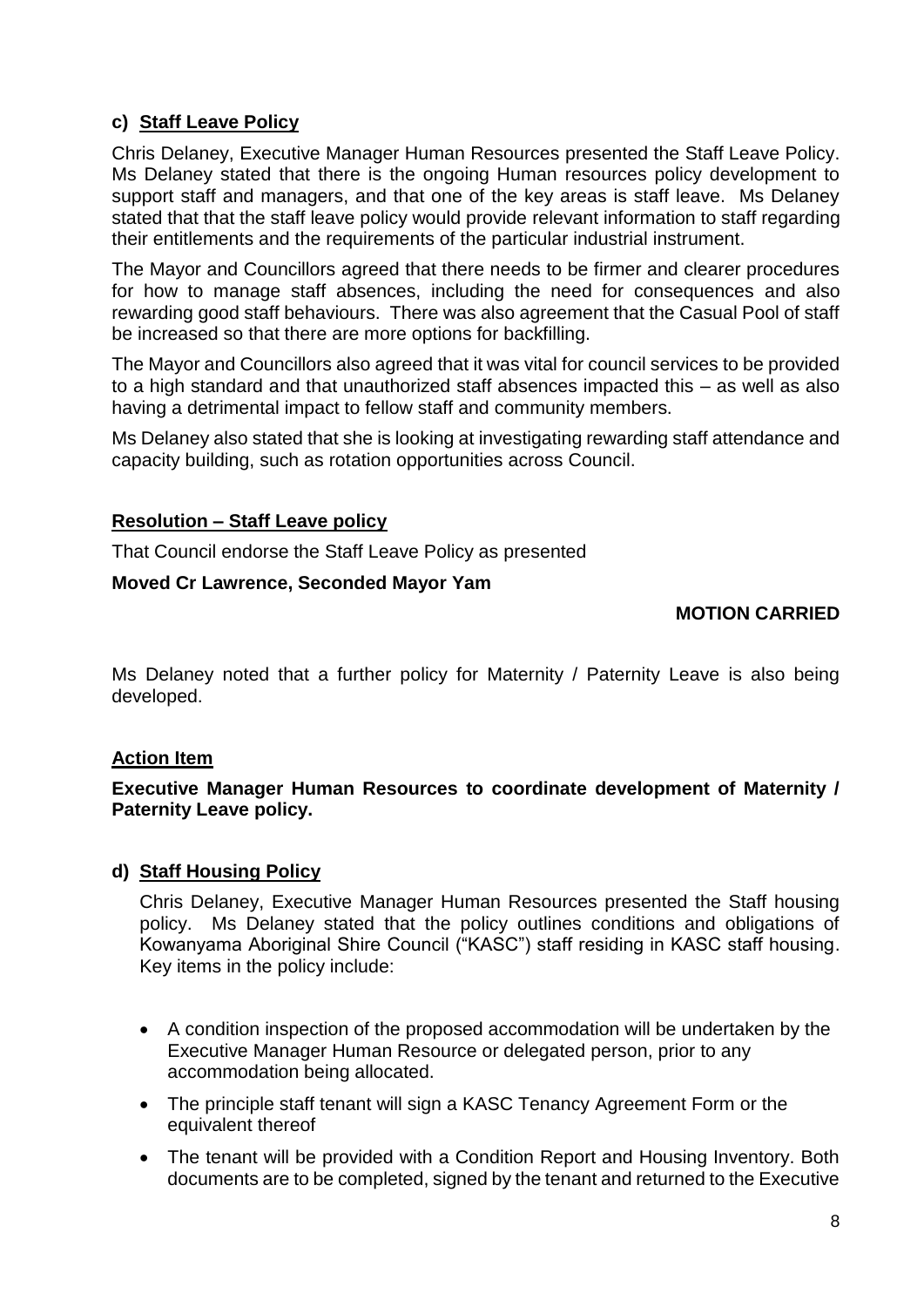Manager Human Resource or delegated person within one month of entering the property

- The rental cost is set in accordance with KASC's Schedule of fees and charges and may be reviewed annually. Rental is set according to the type of accommodation. Eg 2, 3 or 4 bedroom accommodation
- Guest(s) staying over 15 days without the written consent of KASC shall be considered a breach of this Policy. Only the approved tenants and/or approved animals, and no others, shall occupy the accommodation for more than 15 days unless the expressed written consent of KASC is obtained in advance.
- Council is required to:
	- o Maintain the house in a safe and reasonable condition including structural, painting etc.
	- o Ensure any unsafe item is repaired as quickly as possible e.g. broken stairs, electrical issues, leaking roofs
	- o Undertake in a timely manner, normal repairs considered to be wear and tear.
	- o KASC will provide mowers/whipper snippers on a shared arrangement for staff housing at no cost to the resident.
- The Tenant Agrees to:
	- o Abide by the conditions of the Tenancy Agreement Form or the equivalent thereof.
	- o Maintain the yard and the house in good condition.
	- o Advise KASC of any repairs needed in the house or appliances provided.
	- o Pay for electricity usage and purchase replacement gas as required. No reimbursement will be made for part full gas cylinders when a tenant vacates the premises.
	- o Pay for any replacement keys

#### **Resolution – Staff Housing Policy**

That Council endorse the Staff Housing Policy as presented

#### **Moved Cr Wust, Seconded Mayor Yam**

## **MOTION CARRIED**

#### **e) Debt Recovery Policy**

Ms Taylor, Executive Manager Finance, presented the Debt Recovery policy. Ms Taylor stated that Council is required to have a policy so that the process of collecting debt is managed with transparency and fairness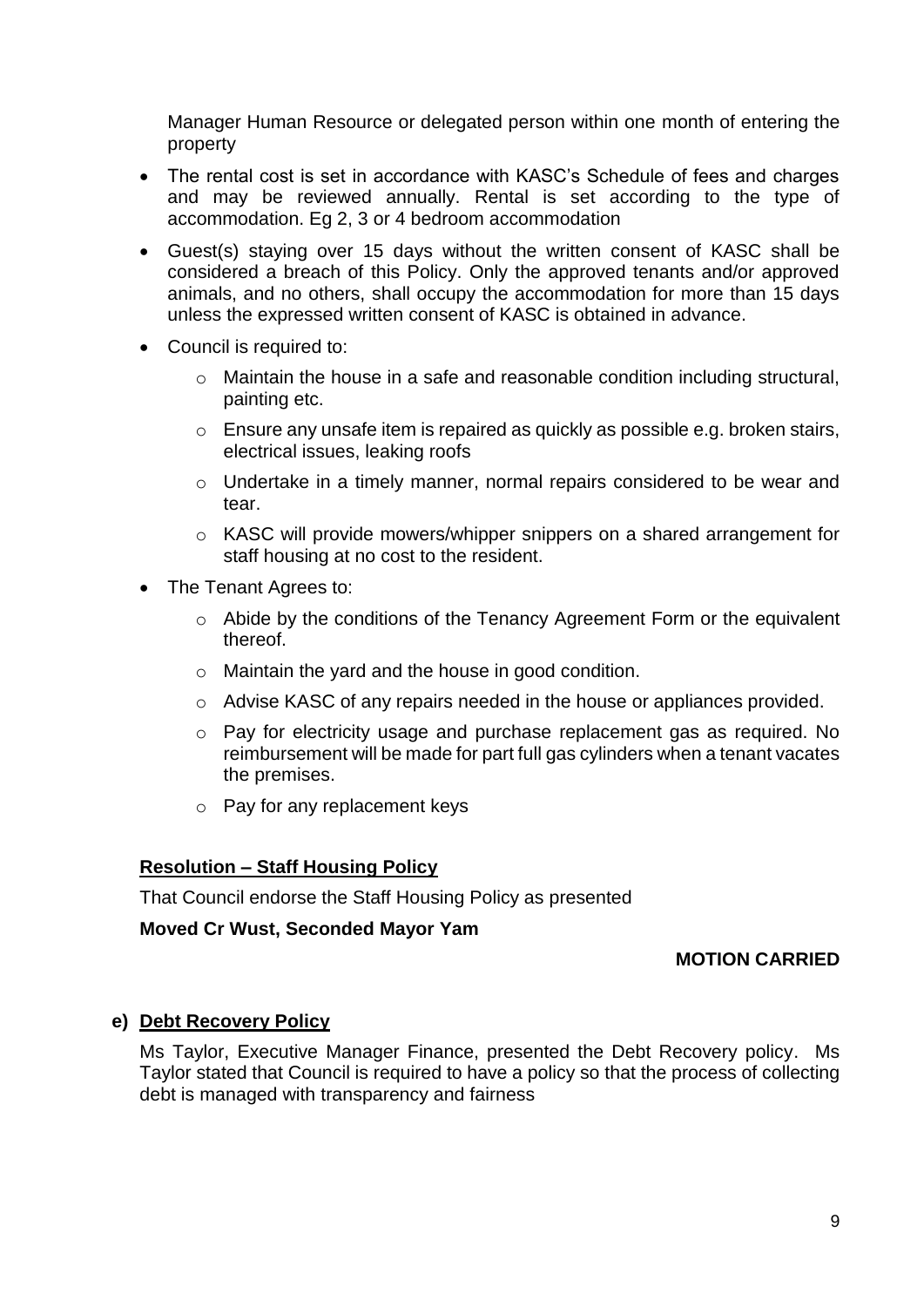## **Resolution – Debt Recovery Policy**

That Council endorse the Debt Recovery Policy as presented

**Moved Mayor Yam, Seconded Cr Wust**

## **MOTION CARRIED**

## **Lunch Break – 1.30pm – 1.45pm**

Cr Lawrence left the meeting at 1.30pm

## **6) Closed Business Agenda Reports 1.45pm**

## **RESOLUTION**

Move in to Closed Business 1.45pm

That in accordance with s275 of the Local Government Regulation 2012 it is resolved for the meeting to go into closed session to discuss:

- The local government's budget
- Other business for which a public discussion would be likely to prejudice the interests of the local government or someone else, or enable a person to gain a financial advantage
- Any action to be taken by the local government under the Planning Act, including deciding applications made to it under that Act

#### **Moved Mayor Yam, Seconded Cr Fry**

## **MOTION CARRIED**

## **RESOLUTION**

Move out of Closed Business 2.15pm

#### **Moved Mayor Yam, Seconded Cr Wust**

## **MOTION CARRIED**

## **a) RESOLUTION - Closed Business Agenda Report, Housing Allocation**

That Council endorses the suggested Housing Allocation list for August as provided by the Department of Housing and Public Works.

#### **Moved Cr Fry, Seconded Cr Mayor Yam**

## **MOTION CARRIED**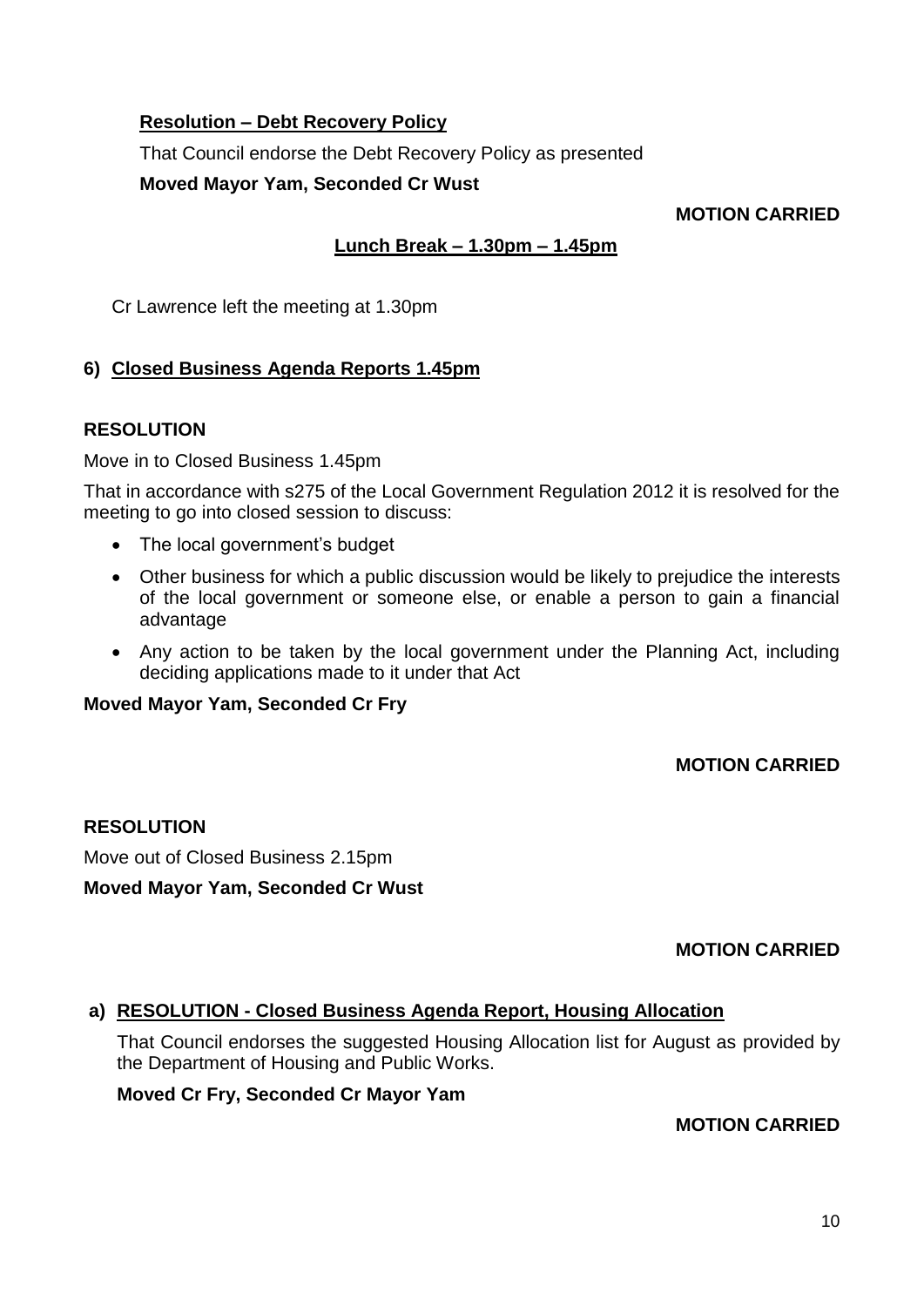#### **b) RESOLUTION - Closed Business Agenda Report, Housing Allocation - General Rates Equivalent Charges" for Indigenous owned businesses.**

That Council endorse the new provision to waive 75% of the "General Rates Equivalent charge" as noted in the "General Rates Equivalent & Utility Charges" for Indigenous owned businesses.

#### **Moved Mayor Yam, Seconded Cr Wust**

## **MOTION CARRIED**

#### **c) RESOLUTION – Change Application for the Development Permit, Riverhouse**

Kowanyama Aboriginal Shire Council approves the Change Application for the Development Permit for Reconfiguring a Lot (1 lot into 2 lots – lease exceeding 10 years) and a Material Change of Use for Short Term Accommodation located at 9 Chapman Road, Kowanyama, dated 3 March 2014 (Application No. 2) as presented.

#### **Moved Mayor Yam, Seconded Cr Wust**

#### **MOTION CARRIED**

#### **d) RESOLUTION – Pindi Street Subdivision**

1. Council as Local Authority resolves to work with the Remote Indigenous Land and Infrastructure Program Office (RILIPO) to further subdivide the Kowanyama DOGIT as shown on plan SP296757.

2. Council as Local Authority also resolves to support any land administration actions incidental to and necessary to facilitate lodgment and registration of SP296757. This includes applying to the Minister responsible for administering the Land Act 1994 for the surrender of part of the DOGIT in terms of section 55 of the Land Act 1994 for the purpose of dedicating those surrendered areas as road in terms of section 94 of the Land Act 1994.

#### **Moved Mayor Yam, Seconded Cr Fry**

#### **MOTION CARRIED**

## **e) CEO Performance Report**

Left matter until September Council meeting.

#### **Action Item**

**CEO to present the CEO Performance Report at the September Council Meeting.**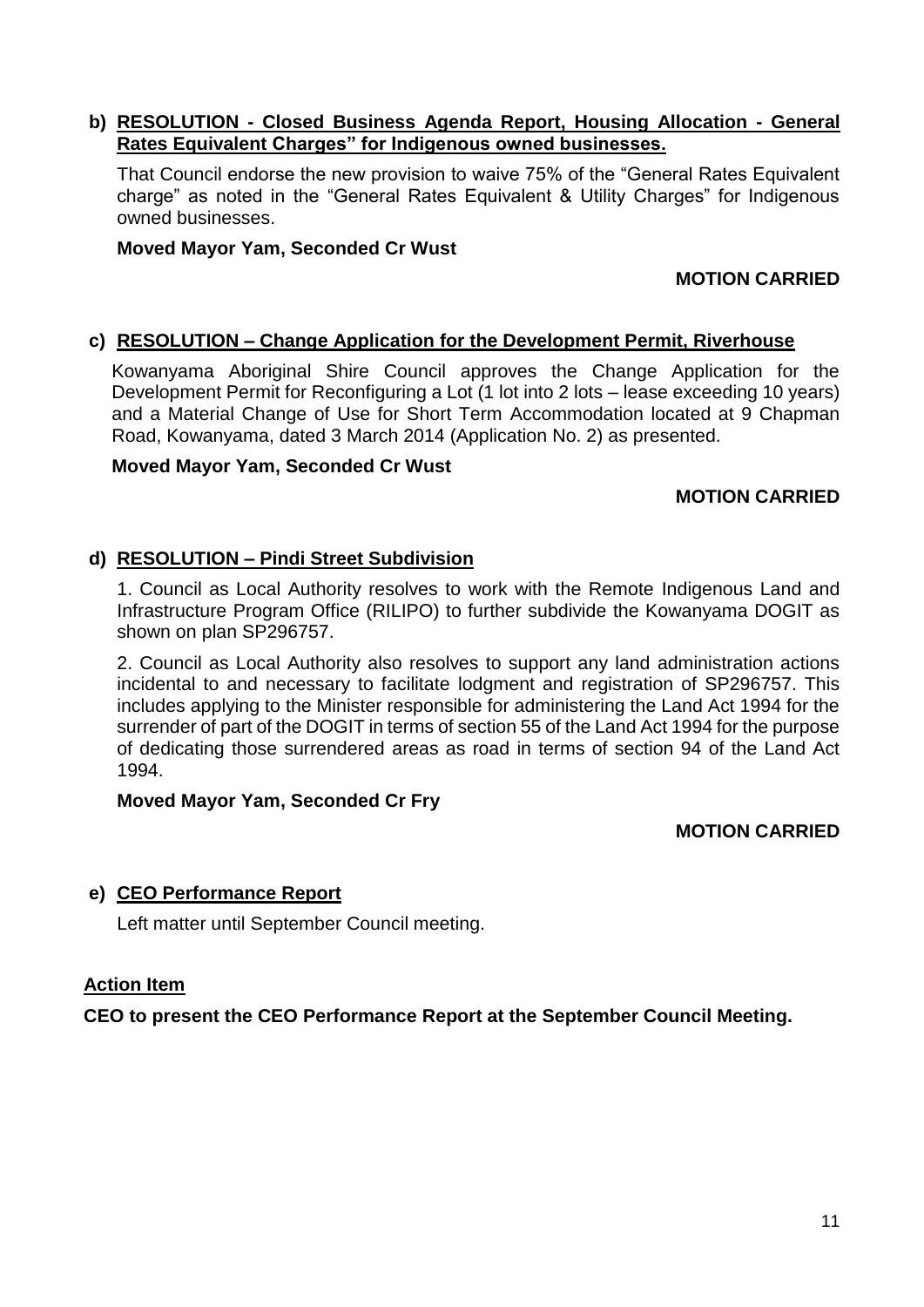## **RESOLUTION – Move into Trustee Meeting**

That in accordance with Section 83 of Local Government Act 2009 (Qld), the meeting of the Trustee of Community DOGIT be convened and conducted as separate meetings from the Indigenous Regional Council

## **Moved Mayor Yam, Seconded Cr Fry**

## **MOTION CARRIED**

## **7) Meeting as Trustee**

#### **a) RESOLUTION – Change Application for the Development Permit, Riverhouse**

Council as Trustee approves the Change Application for the Development Permit for Reconfiguring a Lot (1 lot into 2 lots – lease exceeding 10 years) and a Material Change of Use for Short Term Accommodation located at 9 Chapman Road, Kowanyama, dated 3 March 2014 (Application No. 2) as presented.

#### **Moved Mayor Yam, Seconded Cr Wust**

#### **MOTION CARRIED**

#### **b) RESOLUTION – Pindi Street Subdivision**

1. Council as Trustee resolves to work with the Remote Indigenous Land and Infrastructure Program Office (RILIPO) to further subdivide the Kowanyama DOGIT as shown on plan SP296757.

2. Council as Trustee also resolves to support any land administration actions incidental to and necessary to facilitate lodgment and registration of SP296757. This includes applying to the Minister responsible for administering the Land Act 1994 for the surrender of part of the DOGIT in terms of section 55 of the Land Act 1994 for the purpose of dedicating those surrendered areas as road in terms of section 94 of the Land Act 1994.

#### **Moved Mayor Yam, Seconded Cr Fry**

## **MOTION CARRIED**

#### **RESOLUTION – Resume Council Meeting**

That in accordance with Section 83 of Local Government Act 2009 (QLD) Management of Community Development of Grants in Trust, the meeting of the Trustee of Community DOGIT be concluded and the separate meeting of the Indigenous Regional Council resumed.

## **Moved Cr Wust, Seconded Cr Fry**

#### **MOTION CARRIED**